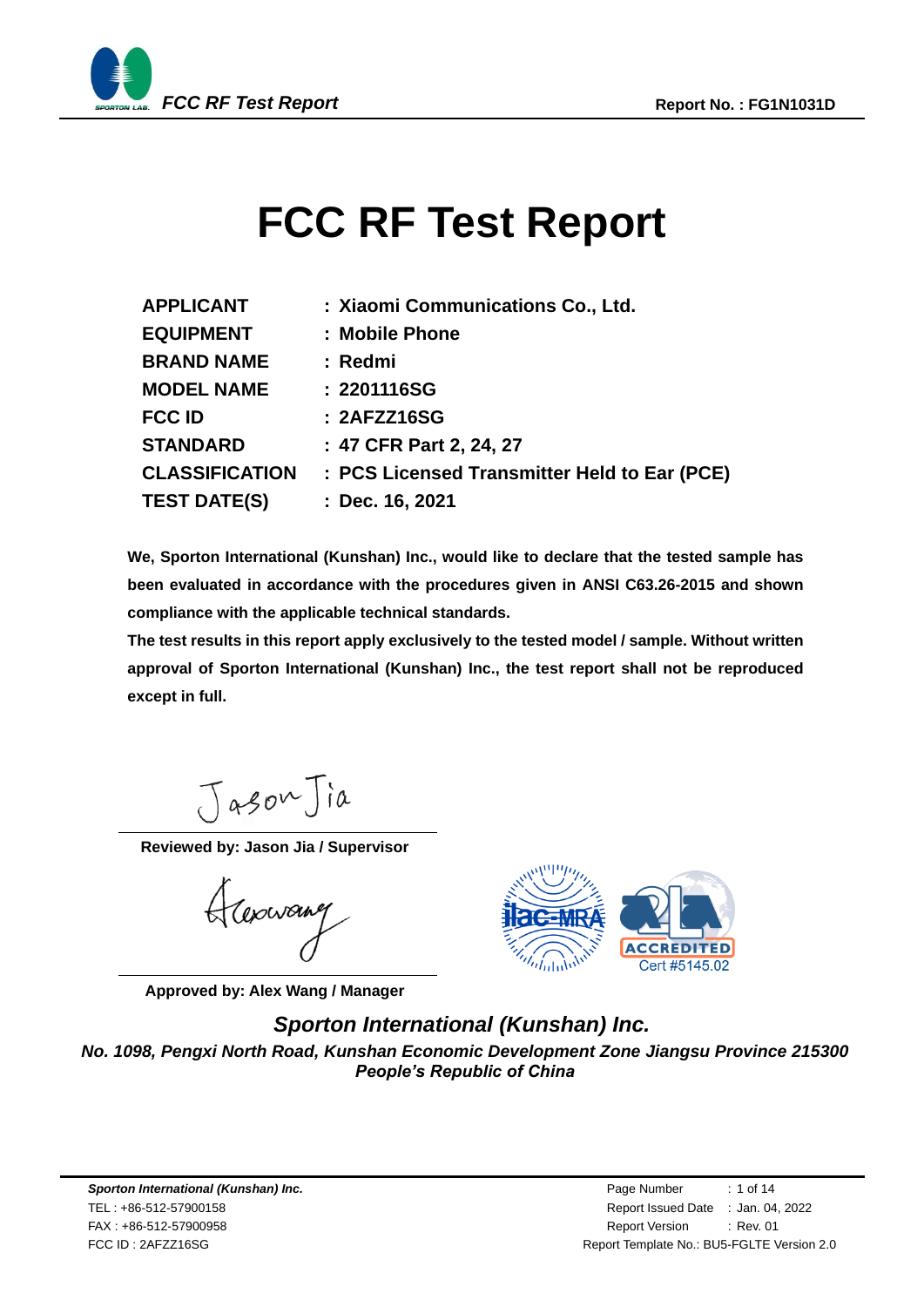



# **TABLE OF CONTENTS**

| 1                                                    |  |
|------------------------------------------------------|--|
| 1.1<br>1.2<br>1.3<br>1.4<br>1.5<br>1.6<br>1.7<br>1.8 |  |
| $\overline{2}$                                       |  |
| 2.1<br>2.2<br>2.3<br>2.4                             |  |
| $\mathbf{3}$                                         |  |
| 3.1<br>3.2<br>3.3<br>3.4                             |  |
| 4                                                    |  |
| 5                                                    |  |
| <b>APPENDIX A. TEST RESULTS OF RADIATED TEST</b>     |  |

**APPENDIX B. TEST SETUP PHOTOGRAPHS**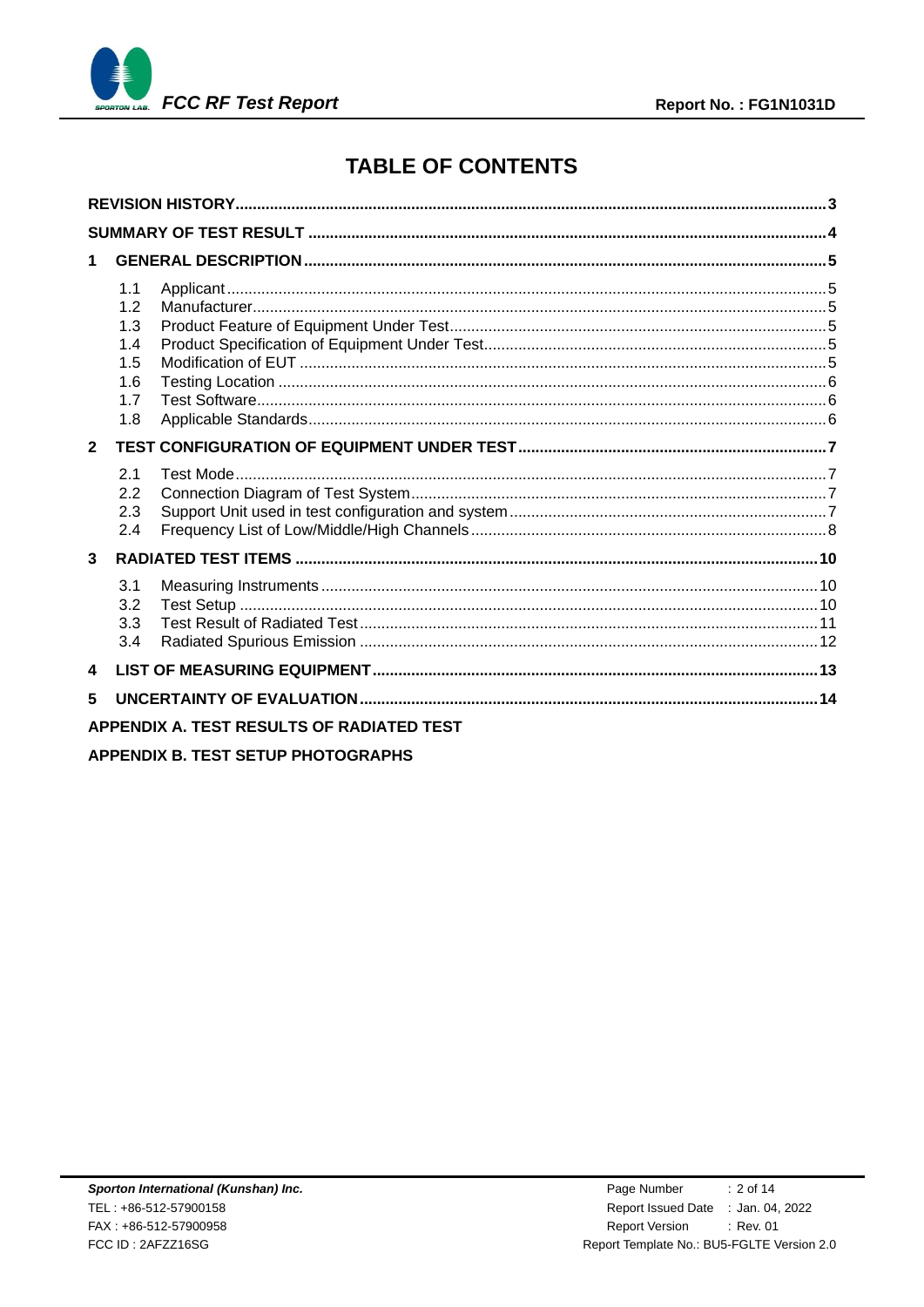<span id="page-2-0"></span>

# **REVISION HISTORY**

| <b>REPORT NO.</b> | <b>VERSION</b> | <b>DESCRIPTION</b>      | <b>ISSUED DATE</b> |
|-------------------|----------------|-------------------------|--------------------|
| FG1N1031D         | <b>Rev. 01</b> | Initial issue of report | Jan. 04, 2022      |
|                   |                |                         |                    |
|                   |                |                         |                    |
|                   |                |                         |                    |
|                   |                |                         |                    |
|                   |                |                         |                    |
|                   |                |                         |                    |
|                   |                |                         |                    |
|                   |                |                         |                    |
|                   |                |                         |                    |
|                   |                |                         |                    |
|                   |                |                         |                    |
|                   |                |                         |                    |
|                   |                |                         |                    |
|                   |                |                         |                    |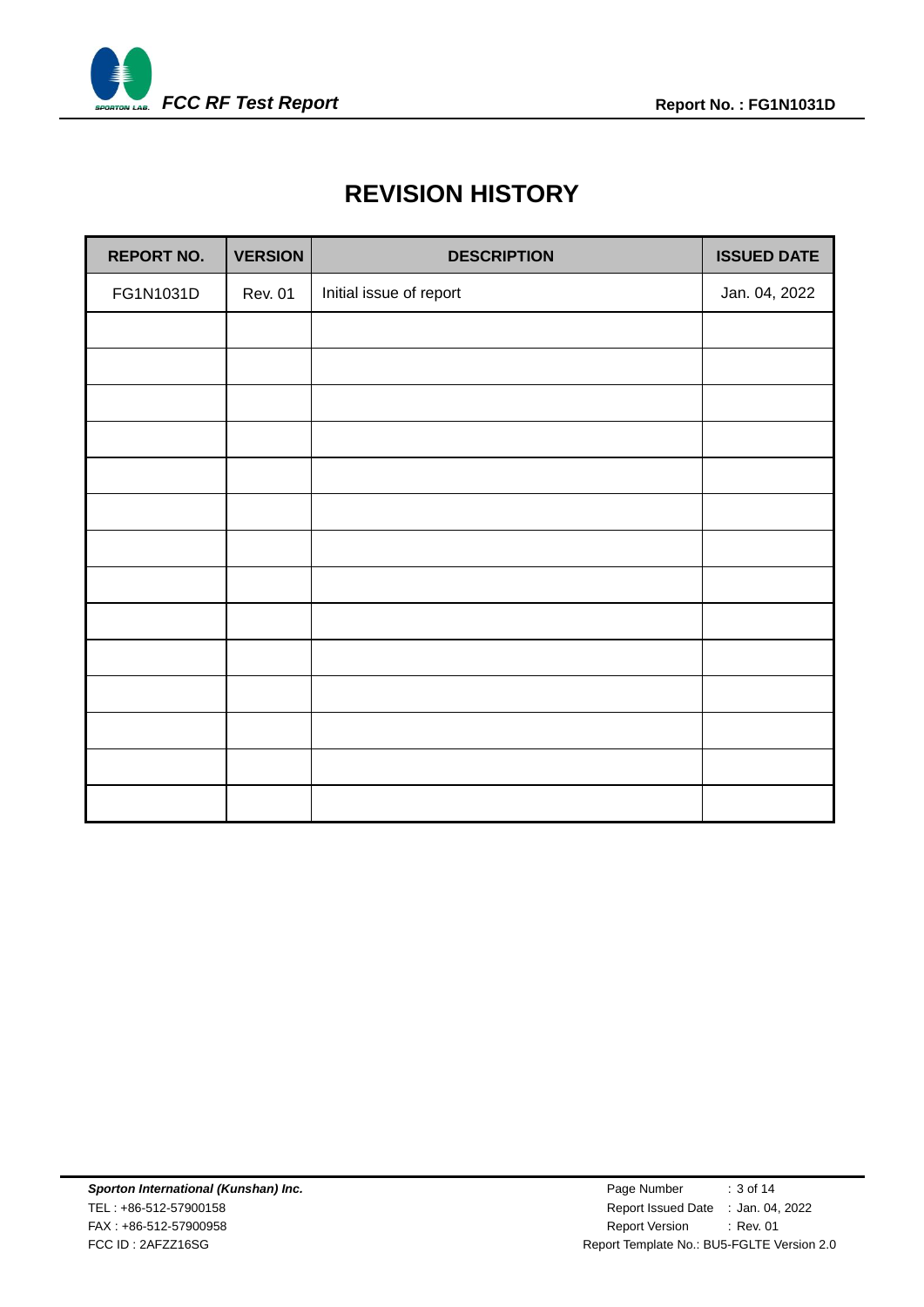<span id="page-3-0"></span>

# **SUMMARY OF TEST RESULT**

| <b>Report</b><br><b>Section</b> | <b>FCC Rule</b>                    | <b>Description</b>                                                                  | Limit                       | <b>Result</b>      | <b>Remark</b>              |  |
|---------------------------------|------------------------------------|-------------------------------------------------------------------------------------|-----------------------------|--------------------|----------------------------|--|
|                                 | §2.1046                            | <b>Conducted Output Power</b>                                                       |                             | <b>Report Only</b> | $\mathbf{1}$               |  |
|                                 | §24.232(c)<br>$\S27.50(h)(2)$      | Equivalent Isotropic Radiated<br>Power<br>(Band 2) (Band 7)                         | EIRP < 2Watt                | <b>PASS</b>        | 1                          |  |
|                                 | \$27.50(d)(4)                      | Equivalent Isotropic Radiated<br>Power<br>(Band 4)                                  | $EIRP < 1W$ att             |                    | 1                          |  |
|                                 | N/A                                | Peak-to-Average Ratio                                                               | $<$ 13 dB                   | <b>PASS</b>        | 1                          |  |
|                                 | §2.1049                            | Occupied Bandwidth                                                                  |                             | <b>Report Only</b> | $\mathbf{1}$               |  |
|                                 | §2.1051<br>§24.238(a)<br>§27.53(h) | <b>Conducted Band Edge</b><br>Measurement<br>(Band 2) (Band 4)                      | < 43+10log10(P[Watts])      | <b>PASS</b>        | 1                          |  |
|                                 | $\S27.53(m)(4)$                    | <b>Conducted Band Edge</b><br>Measurement<br>(Band 7)                               | $\S27.53(m)(4)$             |                    |                            |  |
|                                 | §2.1051<br>§24.238(a)<br>§27.53(h) | <b>Conducted Spurious Emission</b><br>$< 43+10log10(P[Watts])$<br>(Band 2) (Band 4) |                             | <b>PASS</b>        | 1                          |  |
|                                 | §2.1051<br>$\S27.53(m)(4)$         | <b>Conducted Spurious Emission</b><br>(Band 7)                                      |                             |                    |                            |  |
|                                 | §2.1055<br>§24.235<br>§27.54       | <b>Frequency Stability</b><br>Temperature & Voltage                                 | Within Authorized Band      |                    | 1                          |  |
| 3.4                             | §2.1053<br>§24.238(a)<br>§27.53(h) | Radiated Spurious Emission<br>(Band 2) (Band 4)                                     | < $43+10log_{10}(P[Watts])$ | <b>PASS</b>        | Under limit<br>31.17 dB at |  |
|                                 | §2.1053<br>$\S27.53(m)(4)$         | Radiated Spurious Emission<br>$< 55+10log_{10}(P[Watts])$<br>(Band 7)               |                             |                    | 12060.000<br><b>MHz</b>    |  |
|                                 |                                    |                                                                                     |                             |                    |                            |  |

#### **Remark 1 :**

The test items of inter band CA were cover by LTE single carrier due to the CA power is reduced according to 3GPP MPR

#### **Declaration of Conformity:**

The test results with all measurement uncertainty excluded are presented in accordance with the regulation limits or requirements declared by manufacturers.

#### **Comments and Explanations:**

The declared of product specification for EUT presented in the report are provided by the manufacturer, and the manufacturer takes all the responsibilities for the accuracy of product specification.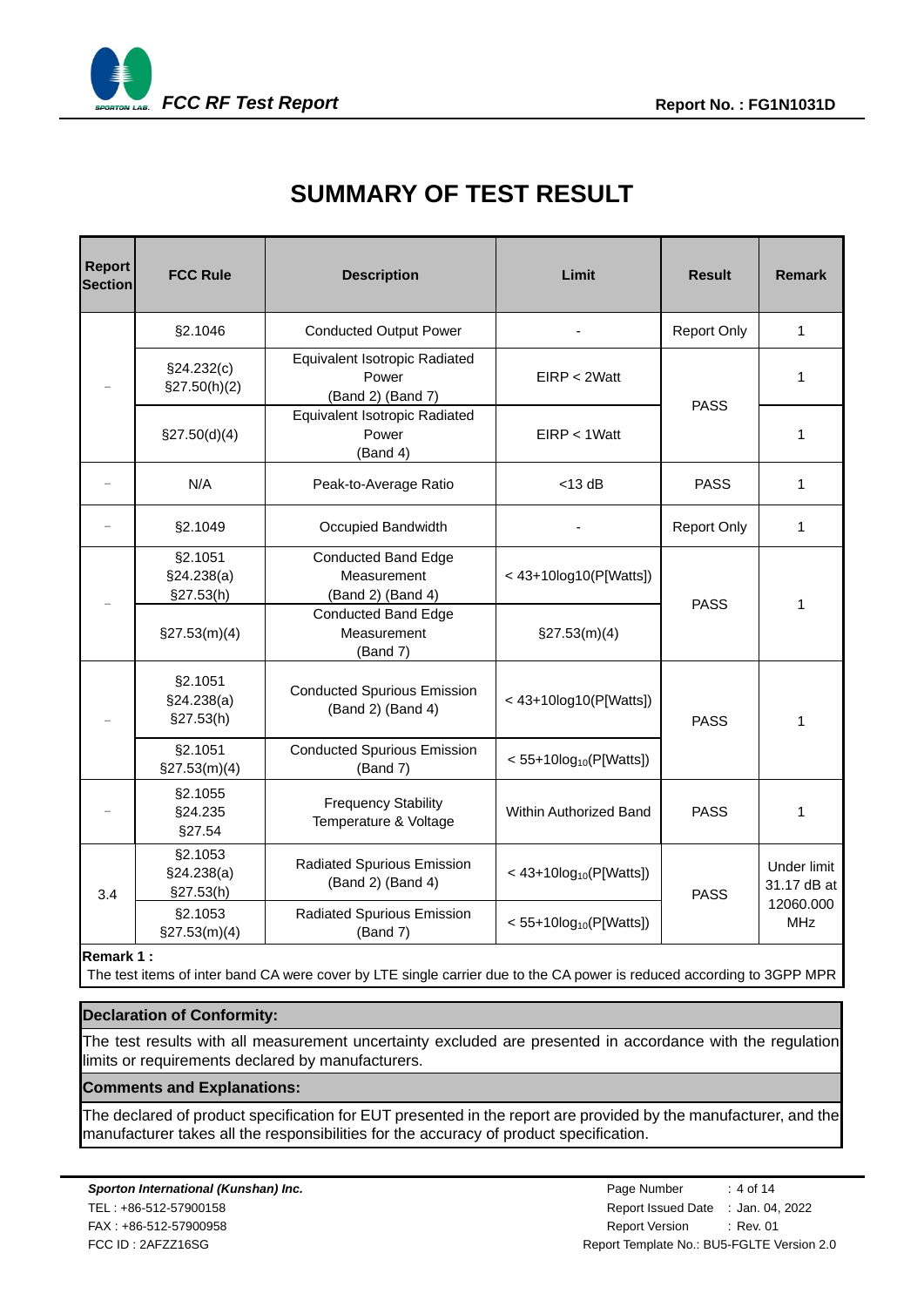

# <span id="page-4-0"></span>**1 General Description**

### <span id="page-4-1"></span>**1.1 Applicant**

#### **[Xiaomi Communications Co., Ltd.](#page-0-0)**

#019, 9th Floor, Building 6, 33 Xi'erqi Middle Road, Haidian District, Beijing, China, 100085

### <span id="page-4-2"></span>**1.2 Manufacturer**

#### **Xiaomi Communications Co., Ltd.**

#019, 9th Floor, Building 6, 33 Xi'erqi Middle Road, Haidian District, Beijing, China, 100085

### <span id="page-4-3"></span>**1.3 Product Feature of Equipment Under Test**

| <b>Product Feature</b> |                                            |  |  |  |
|------------------------|--------------------------------------------|--|--|--|
| <b>Equipment</b>       | Mobile Phone                               |  |  |  |
| <b>Brand Name</b>      | lRedmi                                     |  |  |  |
| <b>Model Name</b>      | 2201116SG                                  |  |  |  |
| <b>FCC ID</b>          | 2AFZZ16SG                                  |  |  |  |
| <b>IIMEI Code</b>      | Conducted: 864451050055441/864451050055158 |  |  |  |
|                        | Radiation: 864451050060201/864451050060219 |  |  |  |
| <b>HW Version</b>      | IP1.1                                      |  |  |  |
| <b>SW Version</b>      | MIUI 13                                    |  |  |  |
| <b>EUT Stage</b>       | <b>Identical Prototype</b>                 |  |  |  |

### <span id="page-4-4"></span>**1.4 Product Specification of Equipment Under Test**

| <b>Standards-related Product Specification</b> |                                                                                                           |  |  |  |
|------------------------------------------------|-----------------------------------------------------------------------------------------------------------|--|--|--|
| <b>Tx Frequency</b>                            | LTE Band 2 : 1850 MHz ~ 1910 MHz<br>LTE Band 4 : 1710 MHz ~ 1755 MHz<br>LTE Band 7 : 2500 MHz ~ 2570 MHz  |  |  |  |
| <b>Rx Frequency</b>                            | ILTE Band 2 : 1930 MHz ~ 1990 MHz<br>LTE Band 4 : 2110 MHz ~ 2155 MHz<br>LTE Band 7 : 2620 MHz ~ 2690 MHz |  |  |  |
| <b>Uplink CA Bands</b>                         | 4A-7A<br>$2A-4A$                                                                                          |  |  |  |
| <b>Type of Modulation</b>                      | QPSK / 16QAM / 64QAM / 256QAM(Downlink Only)                                                              |  |  |  |

## <span id="page-4-5"></span>**1.5 Modification of EUT**

No modifications are made to the EUT during all test items.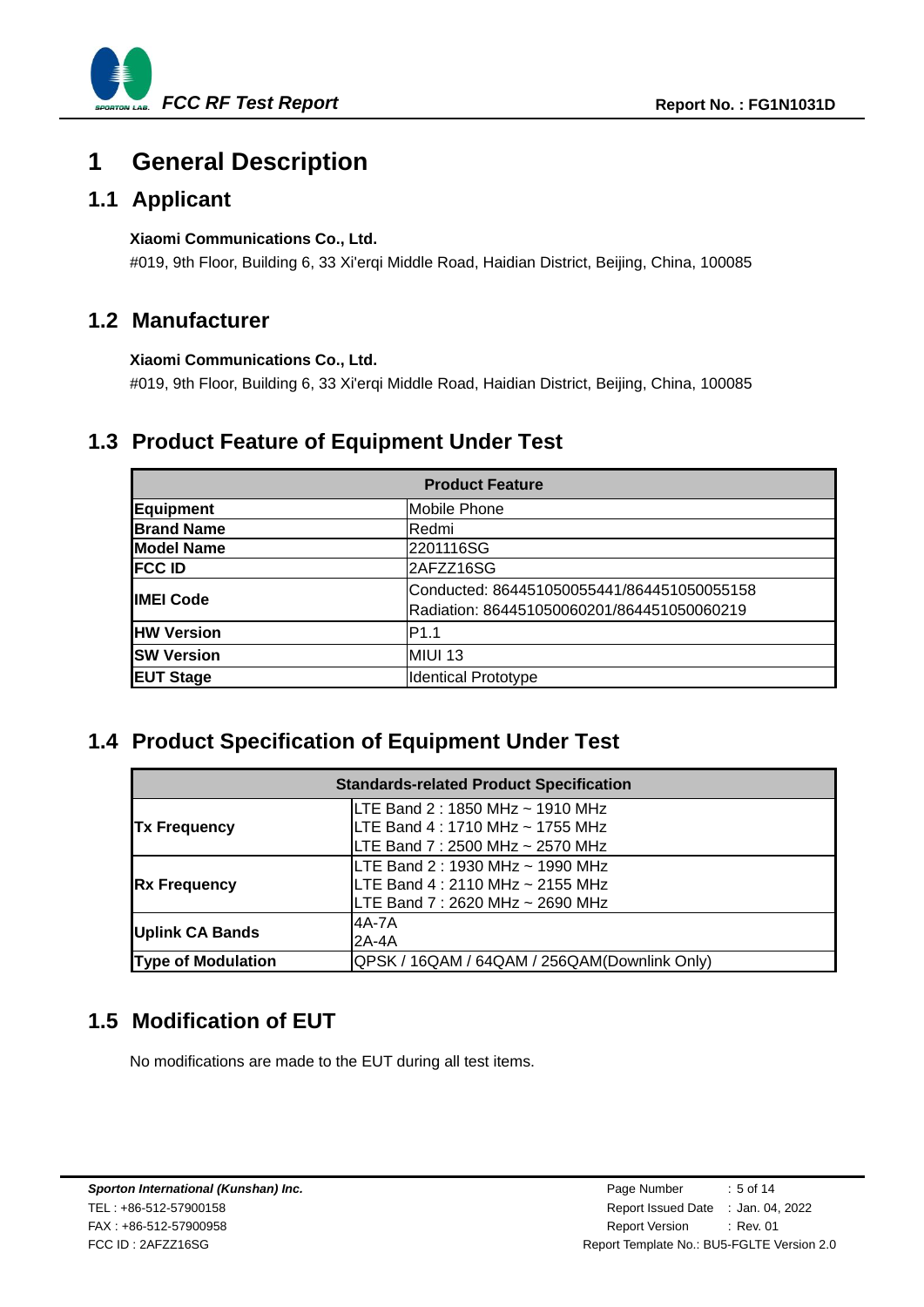

### <span id="page-5-0"></span>**1.6 Testing Location**

Sporton International (Kunshan) Inc. is accredited to ISO/IEC 17025:2017 by American Association for Laboratory Accreditation with Certificate Number 5145.02.

| <b>Test Firm</b>          | Sporton International (Kunshan) Inc.                                                                                 |                            |                                                 |  |  |  |
|---------------------------|----------------------------------------------------------------------------------------------------------------------|----------------------------|-------------------------------------------------|--|--|--|
| <b>Test Site Location</b> | No. 1098, Pengxi North Road, Kunshan Economic Development Zone<br>Jiangsu Province 215300 People's Republic of China |                            |                                                 |  |  |  |
|                           | TEL: +86-512-57900158<br>FAX: +86-512-57900958                                                                       |                            |                                                 |  |  |  |
| Test Site No.             | <b>Sporton Site No.</b>                                                                                              | <b>FCC Designation No.</b> | <b>FCC Test Firm</b><br><b>Registration No.</b> |  |  |  |
|                           | 03CH04-KS                                                                                                            | CN1257                     | 314309                                          |  |  |  |

### <span id="page-5-1"></span>**1.7 Test Software**

| <b>I</b> Item | <b>Site</b> | <b>Manufacture</b> | <b>Name</b> | <b>Version</b> |
|---------------|-------------|--------------------|-------------|----------------|
| . .           | 03CH04-KS   | <b>AUDIX</b>       | lЕ3         | 6.2009-8-24a   |

### <span id="page-5-2"></span>**1.8 Applicable Standards**

According to the specifications of the manufacturer, the EUT must comply with the requirements of the following standards:

- 47 CFR Part 2, 22, 27
- ANSI C63.26-2015
- FCC KDB 971168 D01 Power Meas License Digital Systems v03r01
- FCC KDB 412172 D01 Determining ERP and EIRP v01r01

#### **Remark:**

- **1.** All test items were verified and recorded according to the standards and without any deviation during the test.
- **2.** This EUT has also been tested and complied with the requirements of FCC Part 15, Subpart B, recorded in a separate test report.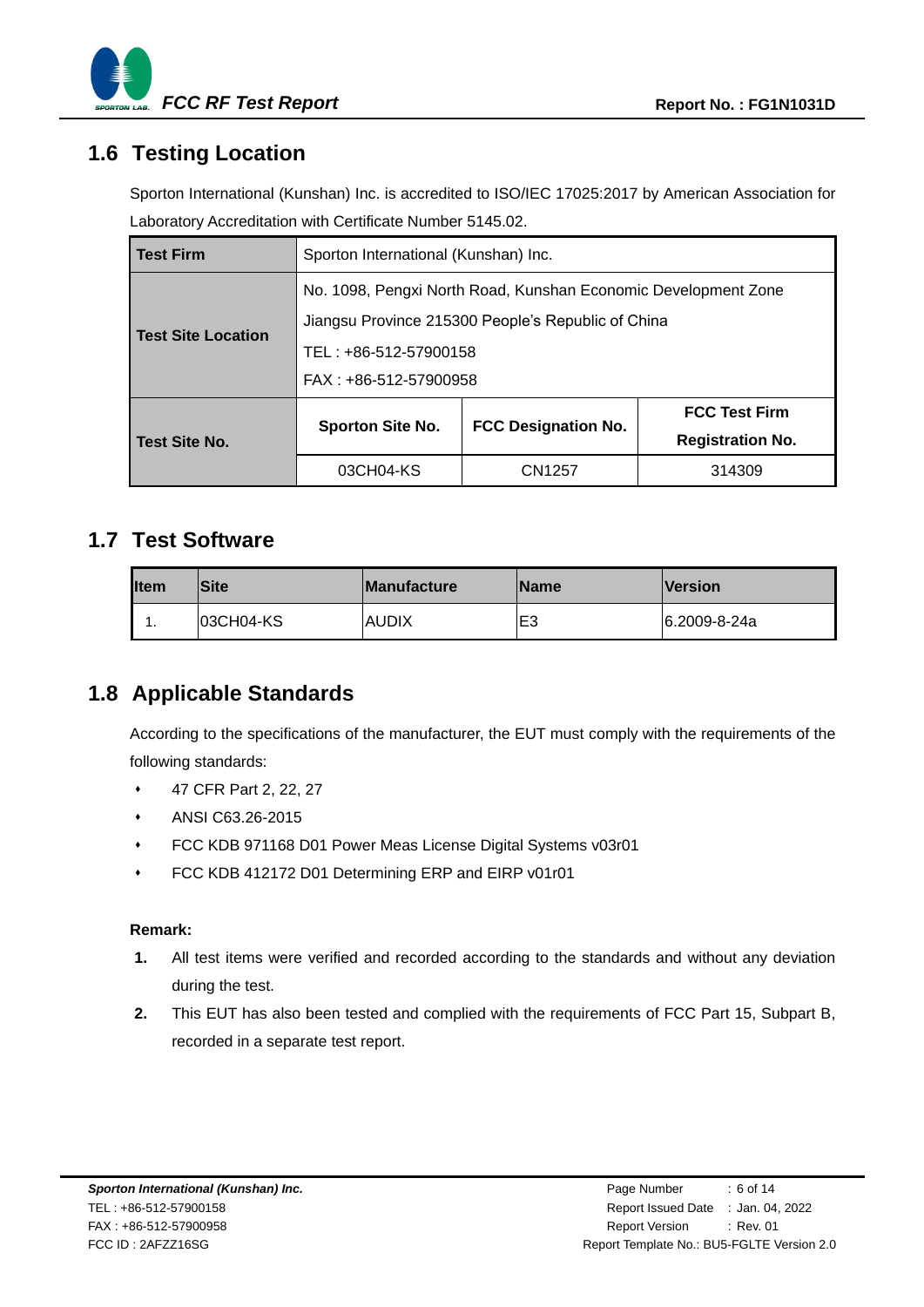

# <span id="page-6-0"></span>**2 Test Configuration of Equipment Under Test**

### <span id="page-6-1"></span>**2.1 Test Mode**

Antenna port conducted and radiated test items listed below are performed according to KDB 971168 D01 Power Meas License Digital Systems v03r01 with maximum output power.

Radiated measurements are performed by rotating the EUT in three different orthogonal test planes to find the maximum emission.

|                                    | <b>Band</b>                                                      |                                                          | <b>Bandwidth (MHz)</b> |    | <b>Modulation</b> |    |             | <b>RB#</b>   |              |                                                                                                                                | <b>Test Channel</b> |             |             |  |   |   |
|------------------------------------|------------------------------------------------------------------|----------------------------------------------------------|------------------------|----|-------------------|----|-------------|--------------|--------------|--------------------------------------------------------------------------------------------------------------------------------|---------------------|-------------|-------------|--|---|---|
| <b>Test Items</b>                  |                                                                  |                                                          | 5                      | 10 | 15                | 20 | <b>QPSK</b> | <b>16QAM</b> | <b>64QAM</b> |                                                                                                                                |                     | <b>Half</b> | <b>Full</b> |  | M | н |
| <b>Radiated</b>                    |                                                                  | 4A-7A                                                    | <b>Worst Case</b>      |    |                   |    |             |              |              |                                                                                                                                | ν                   |             |             |  |   |   |
| <b>Spurious</b><br><b>Emission</b> | $2A-4A$<br><b>Worst Case</b>                                     |                                                          |                        |    |                   |    |             |              |              | ν                                                                                                                              |                     |             |             |  |   |   |
|                                    | The mark "v" means that this configuration is chosen for testing |                                                          |                        |    |                   |    |             |              |              |                                                                                                                                |                     |             |             |  |   |   |
| <b>Note</b>                        | 2.                                                               | The mark "-" means that this bandwidth is not supported. |                        |    |                   |    |             |              |              |                                                                                                                                |                     |             |             |  |   |   |
|                                    | 3.                                                               |                                                          |                        |    |                   |    |             |              |              | The device is investigated from 30MHz to 10 times of fundamental signal for radiated spurious emission test under different RB |                     |             |             |  |   |   |
|                                    |                                                                  |                                                          |                        |    |                   |    |             |              |              | size/offset and modulations in exploratory test. Subsequently, only the worst case emissions are reported.                     |                     |             |             |  |   |   |

# <span id="page-6-2"></span>**2.2 Connection Diagram of Test System**



# <span id="page-6-3"></span>**2.3 Support Unit used in test configuration and system**

|        | <b>Item Equipment</b> | Trade Name Model No. |                 | <b>IFCC ID</b> | <b>Data Cable</b>    | <b>Power Cord</b> |
|--------|-----------------------|----------------------|-----------------|----------------|----------------------|-------------------|
|        | <b>Base Station</b>   | Anritsu              | <b>IMT8820C</b> | IN/A           | N/A                  | Unshielded, 1.8 m |
| $\sim$ | <b>Earphone</b>       | MI                   | IN/A            | N/A            | Unshielded, 1.2m N/A |                   |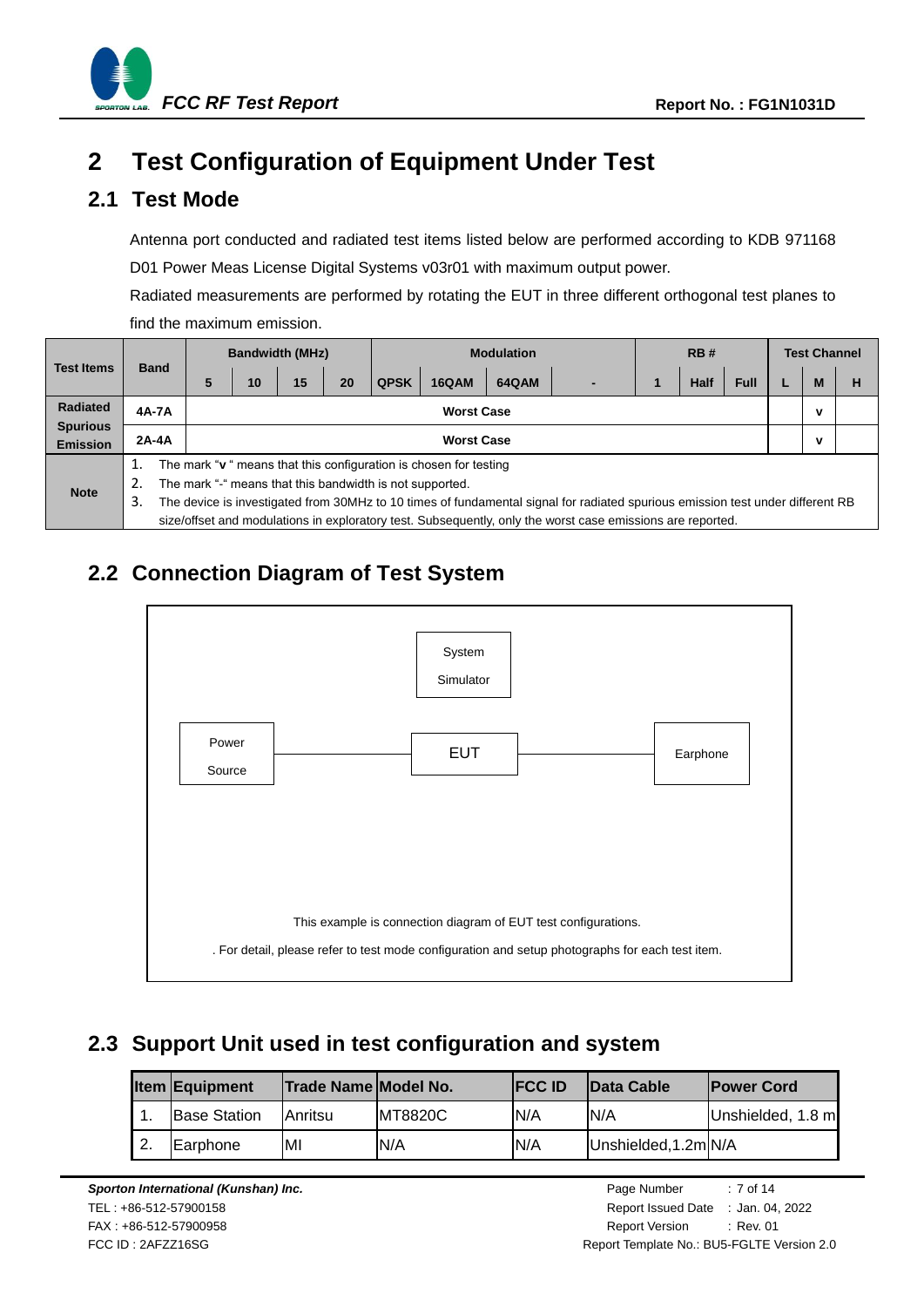

# <span id="page-7-0"></span>**2.4 Frequency List of Low/Middle/High Channels**

| LTE Band 2 Channel and Frequency List |                               |        |               |                |  |  |  |  |  |
|---------------------------------------|-------------------------------|--------|---------------|----------------|--|--|--|--|--|
| <b>BW</b> [MHz]                       | <b>Channel/Frequency(MHz)</b> | Lowest | <b>Middle</b> | <b>Highest</b> |  |  |  |  |  |
|                                       | Channel                       | 18700  | 18900         | 19100          |  |  |  |  |  |
| 20                                    | Frequency                     | 1860   | 1880          | 1900           |  |  |  |  |  |
|                                       | Channel                       | 18675  | 18900         | 19125          |  |  |  |  |  |
| 15                                    | Frequency                     | 1857.5 | 1880          | 1902.5         |  |  |  |  |  |
|                                       | Channel                       | 18650  | 18900         | 19150          |  |  |  |  |  |
| 10                                    | Frequency                     | 1855   | 1880          | 1905           |  |  |  |  |  |
| 5                                     | Channel                       | 18625  | 18900         | 19175          |  |  |  |  |  |
|                                       | Frequency                     | 1852.5 | 1880          | 1907.5         |  |  |  |  |  |
|                                       | Channel                       | 18615  | 18900         | 19185          |  |  |  |  |  |
| 3                                     | Frequency                     | 1851.5 | 1880          | 1908.5         |  |  |  |  |  |
|                                       | Channel                       | 18607  | 18900         | 19193          |  |  |  |  |  |
| 1.4                                   | Frequency                     | 1850.7 | 1880          | 1909.3         |  |  |  |  |  |

| <b>LTE Band 4 Channel and Frequency List</b> |                               |               |               |                |  |  |  |  |  |
|----------------------------------------------|-------------------------------|---------------|---------------|----------------|--|--|--|--|--|
| <b>BW</b> [MHz]                              | <b>Channel/Frequency(MHz)</b> | <b>Lowest</b> | <b>Middle</b> | <b>Highest</b> |  |  |  |  |  |
|                                              | Channel                       | 20050         | 20175         | 20300          |  |  |  |  |  |
| 20                                           | Frequency                     | 1720          | 1732.5        | 1745           |  |  |  |  |  |
| 15                                           | Channel                       | 20025         | 20175         | 20325          |  |  |  |  |  |
|                                              | Frequency                     | 1717.5        | 1732.5        | 1747.5         |  |  |  |  |  |
| 10                                           | Channel                       | 20000         | 20175         | 20350          |  |  |  |  |  |
|                                              | Frequency                     | 1715          | 1732.5        | 1750           |  |  |  |  |  |
| 5                                            | Channel                       | 19975         | 20175         | 20375          |  |  |  |  |  |
|                                              | Frequency                     | 1712.5        | 1732.5        | 1752.5         |  |  |  |  |  |
| 3                                            | Channel                       | 19965         | 20175         | 20385          |  |  |  |  |  |
|                                              | Frequency                     | 1711.5        | 1732.5        | 1753.5         |  |  |  |  |  |
| 1.4                                          | Channel                       | 19957         | 20175         | 20393          |  |  |  |  |  |
|                                              | Frequency                     | 1710.7        | 1732.5        | 1754.3         |  |  |  |  |  |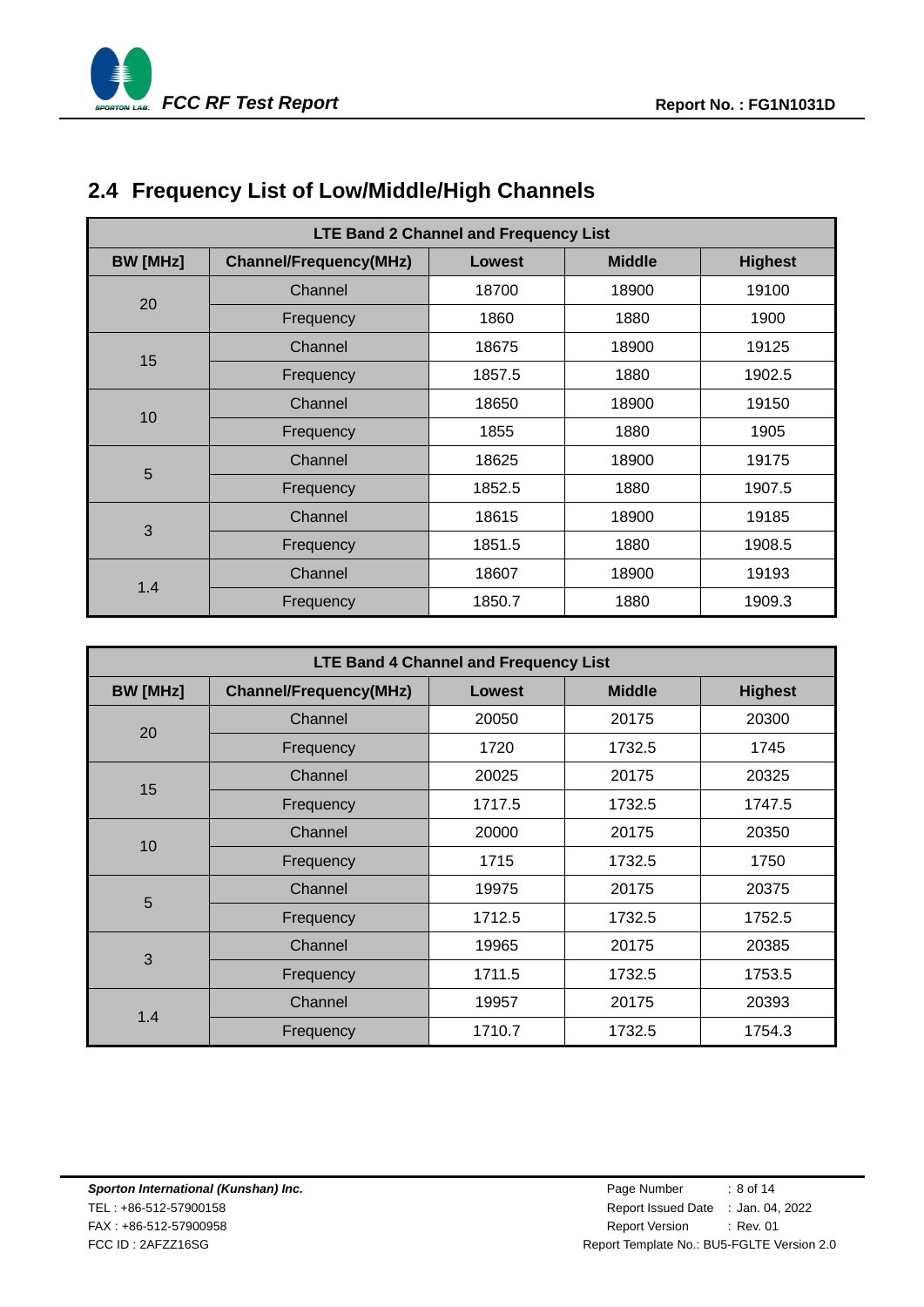

| <b>LTE Band 7 Channel and Frequency List</b> |                               |               |               |        |  |  |  |  |  |
|----------------------------------------------|-------------------------------|---------------|---------------|--------|--|--|--|--|--|
| <b>BW</b> [MHz]                              | <b>Channel/Frequency(MHz)</b> | <b>Lowest</b> | <b>Middle</b> |        |  |  |  |  |  |
| 20                                           | Channel                       | 20850         | 21100         | 21350  |  |  |  |  |  |
|                                              | Frequency                     | 2510          | 2535          | 2560   |  |  |  |  |  |
| 15                                           | Channel                       | 20825         | 21100         | 21375  |  |  |  |  |  |
|                                              | Frequency                     | 2507.5        | 2535          | 2562.5 |  |  |  |  |  |
| 10                                           | Channel                       | 20800         | 21100         | 21400  |  |  |  |  |  |
|                                              | Frequency                     | 2505          | 2535          | 2565   |  |  |  |  |  |
| 5                                            | Channel                       | 20775         | 21100         | 21425  |  |  |  |  |  |
|                                              | Frequency                     | 2502.5        | 2535          | 2567.5 |  |  |  |  |  |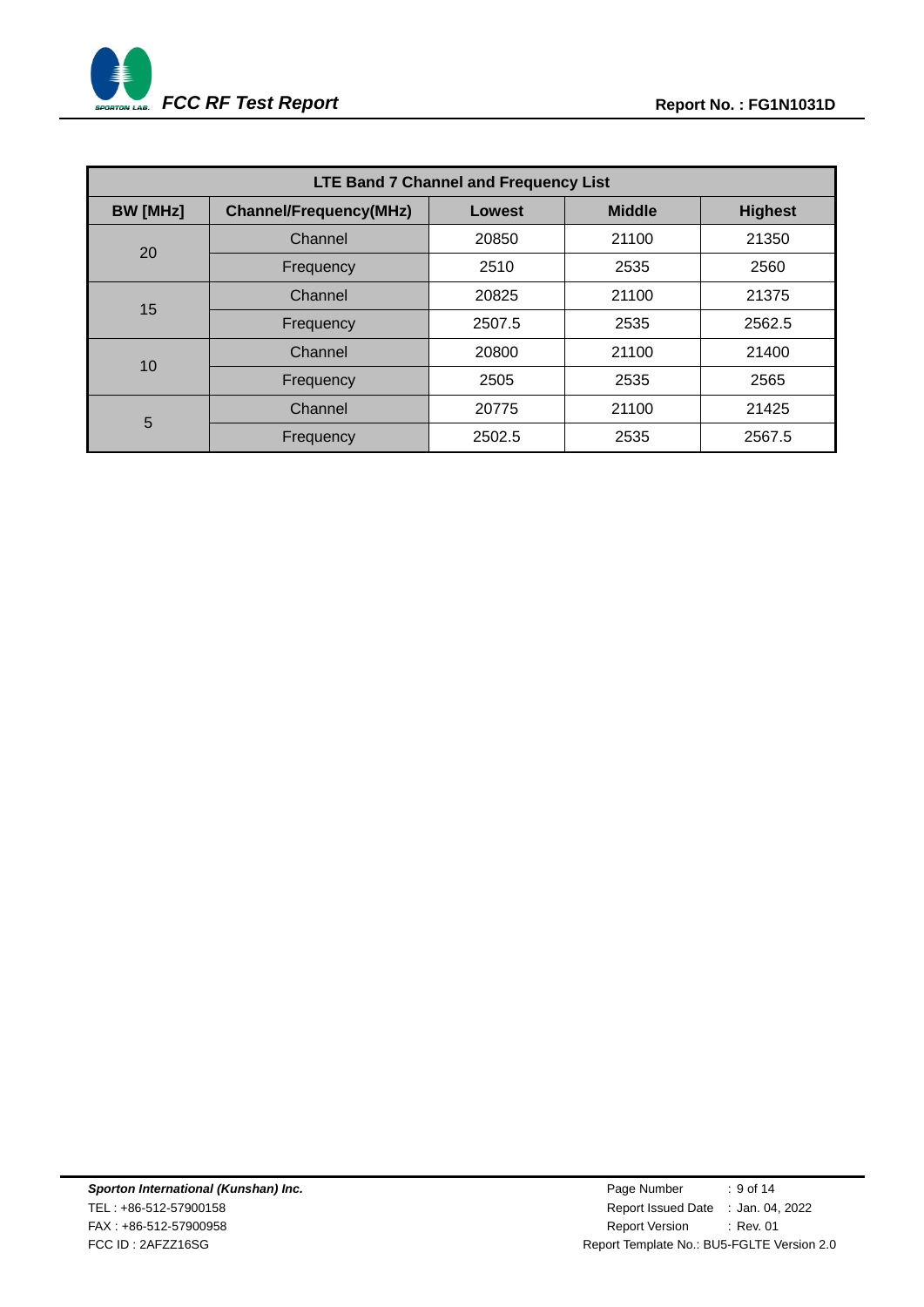

# <span id="page-9-0"></span>**3 Radiated Test Items**

### <span id="page-9-1"></span>**3.1 Measuring Instruments**

See list of measuring instruments of this test report.

### <span id="page-9-2"></span>**3.2 Test Setup**

#### **3.2.1 For radiated test below 30MHz**



### **3.2.2 For radiated test from 30MHz to 1GHz**

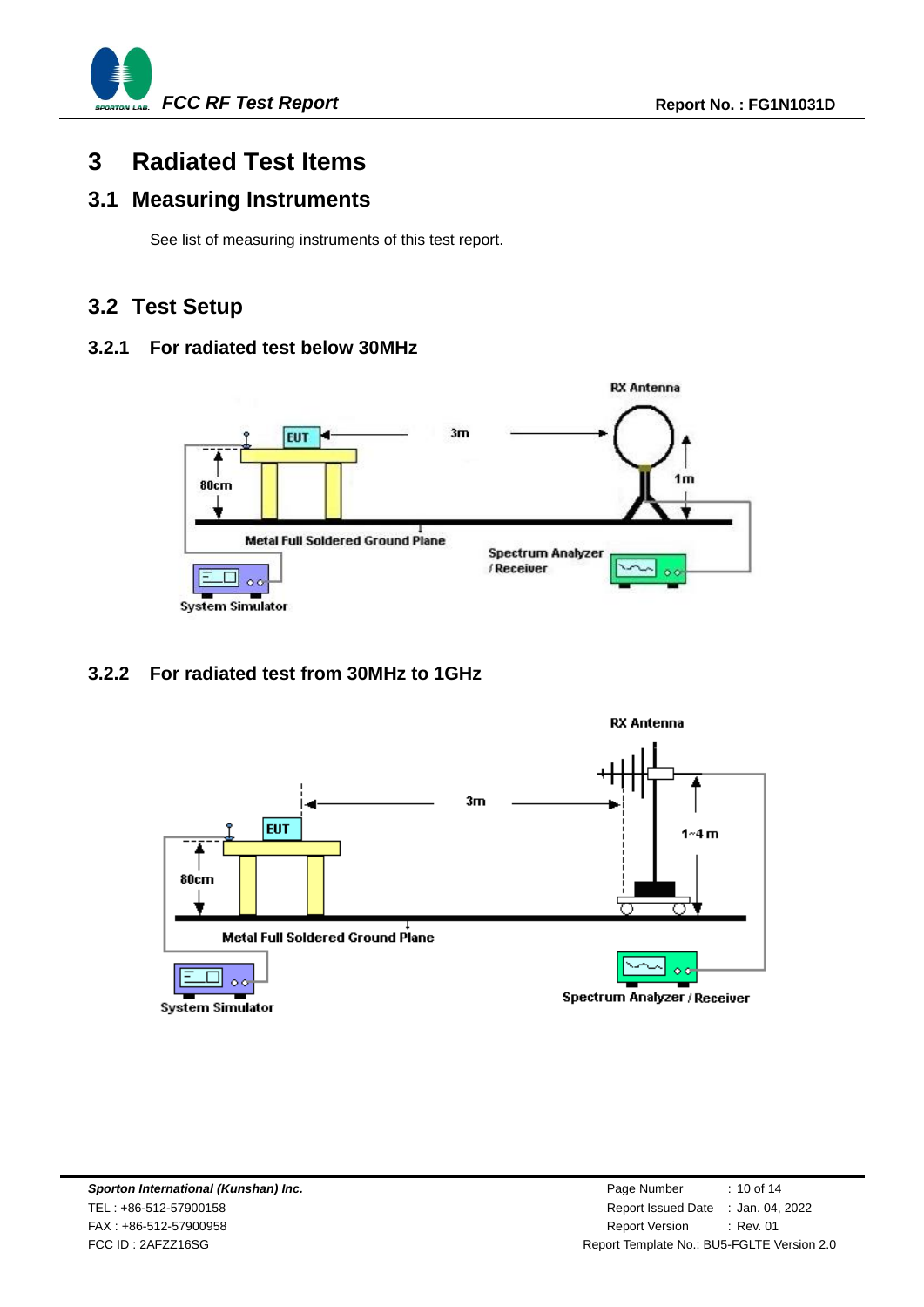

#### **3.2.3 For radiated test above 1GHz**



### <span id="page-10-0"></span>**3.3 Test Result of Radiated Test**

The low frequency, which started from 9 kHz to 30MHz, was pre-scanned and the result which was 20dB lower than the limit line was not reported.

Please refer to Appendix B.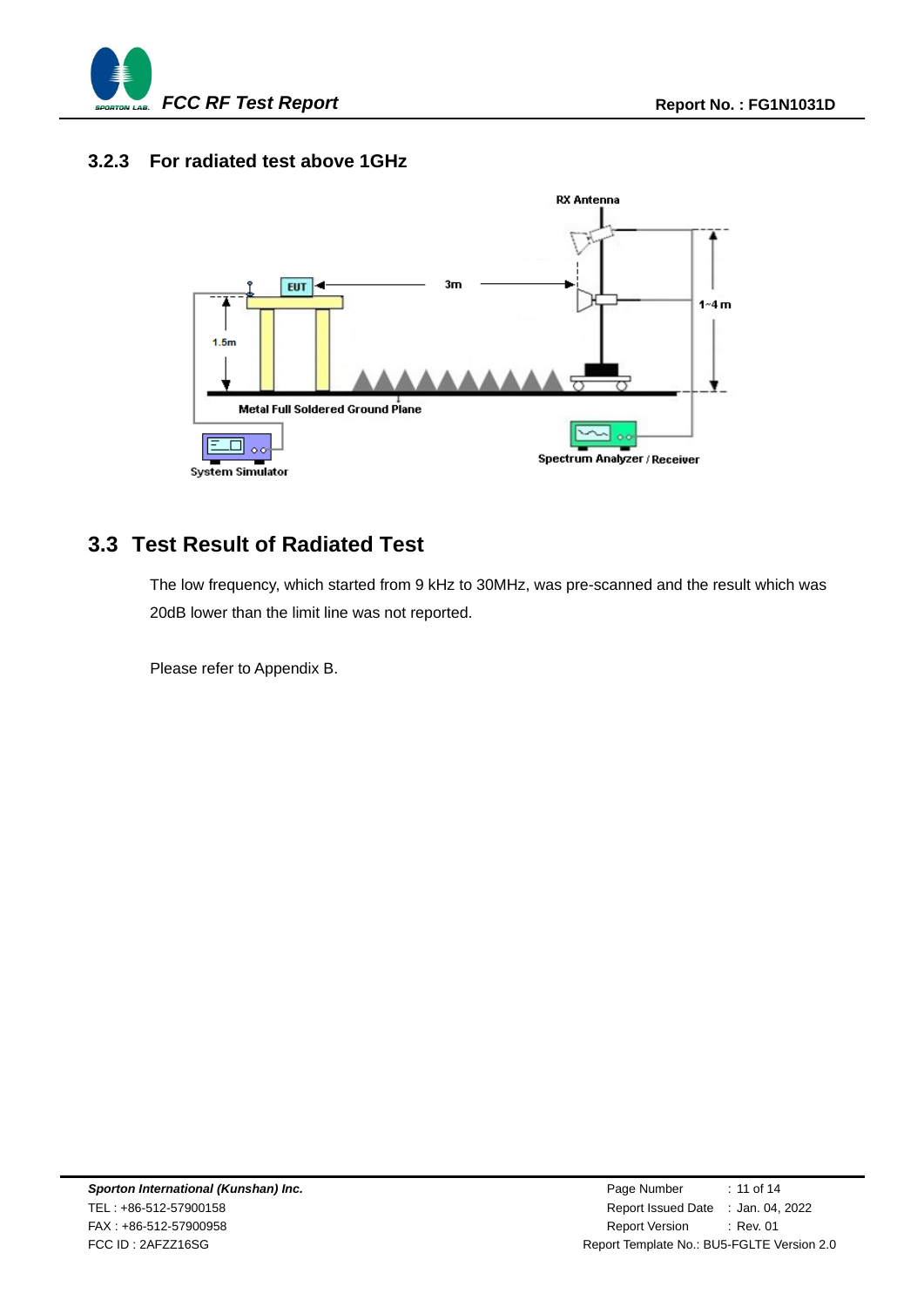

### <span id="page-11-0"></span>**3.4 Radiated Spurious Emission**

#### **3.4.1 Description of Radiated Spurious Emission**

The radiated spurious emission was measured by substitution method according to ANSI C63.26. The power of any emission outside of the authorized operating frequency ranges must be attenuated below the transmitter power (P) by a factor of at least 43 + 10 log (P) dB.

#### For Band 7

The power of any emission outside of the authorized operating frequency ranges must be attenuated below the transmitter power (P) by a factor of at least  $55 + 10$  log (P) dB.

The spectrum is scanned from 30 MHz up to a frequency including its 10th harmonic.

#### **3.4.2 Test Procedures**

- 1. The testing follows ANSI C63.26 Section 5.5
- 2. The EUT was placed on a turntable with 0.8 meter height for frequency below 1GHz and 1.5 meter height for frequency above 1GHz respectively above ground.
- 3. The EUT was set 3 meters from the receiving antenna mounted on the antenna tower.
- 4. The table was rotated 360 degrees to determine the position of the highest spurious emission.
- 5. The height of the receiving antenna is varied between 1m to 4m to search the maximum spurious emission for both horizontal and vertical polarizations.
- 6. During the measurement, the system simulator parameters were set to force the EUT transmitting at maximum output power.
- 7. Make the measurement with the spectrum analyzer's RBW = 1MHz, VBW = 3MHz, taking the record of maximum spurious emission.
- 8. A horn antenna was substituted in place of the EUT and was driven by a signal generator.
- 9. Tune the output power of signal generator to the same emission level with EUT maximum spurious emission.
- 10. EIRP (dBm) = S.G. Power Tx Cable Loss + Tx Antenna Gain
- 11. ERP (dBm) = EIRP 2.15
- 12. The RF fundamental frequency should be excluded against the limit line in the operating frequency band.

The limit line is derived from  $43 + 10\log(P)$ dB below the transmitter power P(Watts)

 $= P(W) - [43 + 10log(P)]$  (dB)

 $=[30 + 10\log(P)]$  (dBm) - [43 + 10log(P)] (dB)

- $= -13$ d $Bm$ .
- 13. For Band 7:

The limit line is derived from  $55 + 10\log(P)dB$  below the transmitter power P(Watts)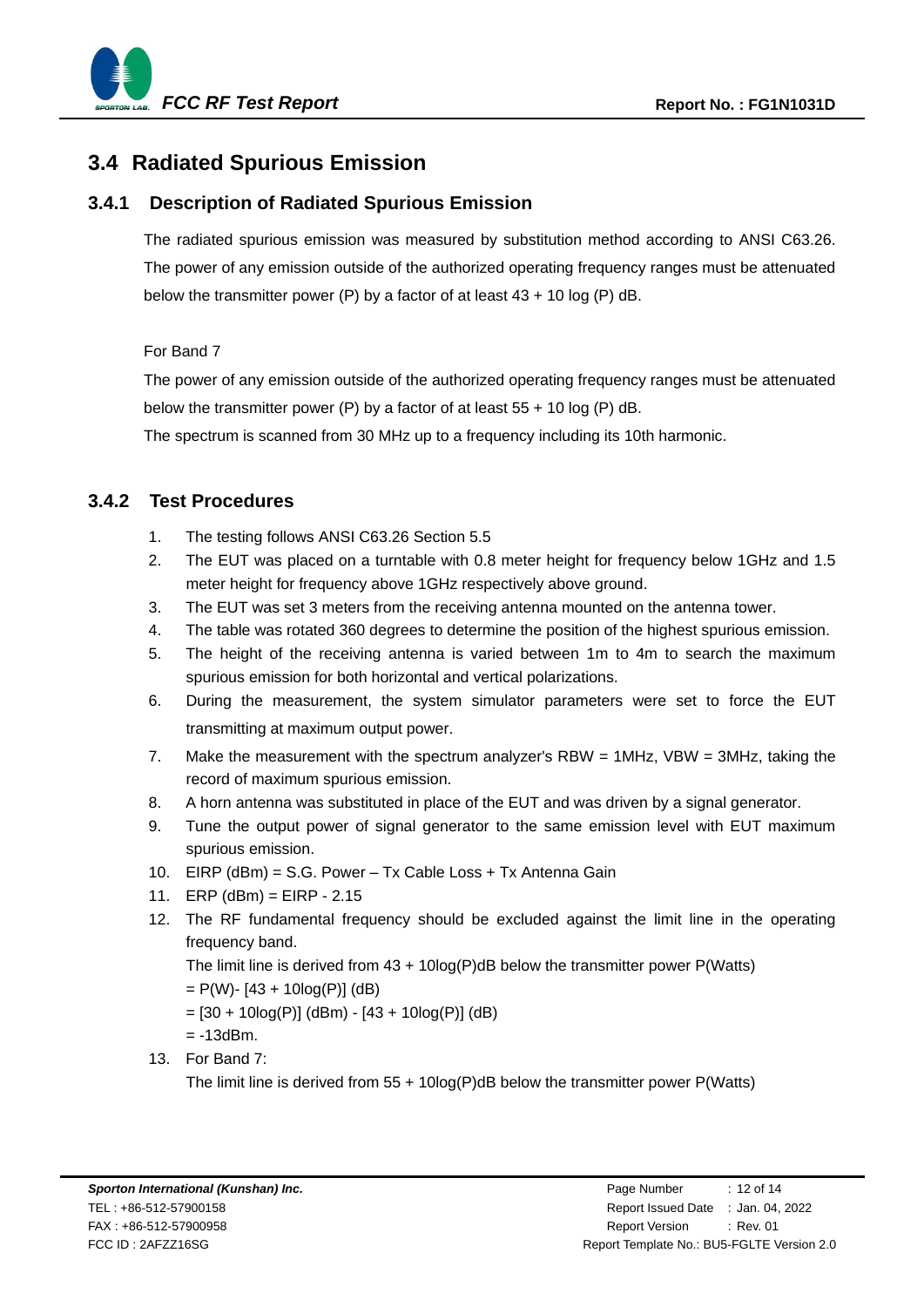

# <span id="page-12-0"></span>**4 List of Measuring Equipment**

| <b>Instrument</b>               | <b>Manufacturer</b> | Model No.                                  | Serial No. | <b>Characteristics</b> | <b>Calibration</b><br>Date | <b>Test Date</b> | <b>Due Date</b> | <b>Remark</b>            |
|---------------------------------|---------------------|--------------------------------------------|------------|------------------------|----------------------------|------------------|-----------------|--------------------------|
| <b>EXA Spectrum</b><br>Analyzer | Keysight            | N9010A                                     | MY55150244 | 10Hz-44G, MAX<br>30dB  | Apr. 13, 2021              | Dec. 16, 2021    | Apr. 12, 2022   | Radiation<br>(03CH04-KS) |
| Loop Antenna                    | <b>R&amp;S</b>      | $HFH2-Z2$                                  | 100321     | 9kHz~30MHz             | Oct. 30, 2021              | Dec. 16, 2021    | Oct. 29, 2022   | Radiation<br>(03CH04-KS) |
| <b>Bilog Antenna</b>            | TeseQ               | <b>CBL6111D</b>                            | 49922      | 30MHz-1GHz             | May 30, 2021               | Dec. 16, 2021    | May 29, 2022    | Radiation<br>(03CH04-KS) |
| Horn Antenna                    | Schwarzbeck         | BBHA9120D                                  | 1356       | 1GHz~18GHz             | Apr. 18, 2021              | Dec. 16, 2021    | Apr. 17, 2022   | Radiation<br>(03CH04-KS) |
| SHF-EHF Horn                    | Com-power           | AH-840                                     | 101070     | 18GHz~40GHz            | Jan. 06, 2021              | Dec. 16, 2021    | Jan. 05, 2022   | Radiation<br>(03CH04-KS) |
| Amplifier                       | <b>SONOMA</b>       | 310N                                       | 187289     | 9KHz-1GHz              | Jan. 06, 2021              | Dec. 16, 2021    | Jan. 05, 2022   | Radiation<br>(03CH04-KS) |
| Amplifier                       | <b>MITEQ</b>        | <b>EM18G40G</b><br>GA                      | 060728     | 18~40GHz               | Jan. 07, 2021              | Dec. 16, 2021    | Jan. 06, 2022   | Radiation<br>(03CH04-KS) |
| high gain<br>Amplifier          | <b>MITEQ</b>        | AMF-7D-00<br>101800-30-1<br>0 <sub>P</sub> | 2025788    | 1Ghz-18Ghz             | Jan. 06, 2021              | Dec. 16, 2021    | Jan. 05, 2022   | Radiation<br>(03CH04-KS) |
| Amplifier                       | Keysight            | 83017A                                     | MY57280106 | 500MHz~26.5GHz         | Oct. 13, 2021              | Dec. 16, 2021    | Oct. 12, 2022   | Radiation<br>(03CH04-KS) |
| <b>AC Power</b><br>Source       | Chroma              | 61601                                      | F104090004 | N/A                    | <b>NCR</b>                 | Dec. 16, 2021    | <b>NCR</b>      | Radiation<br>(03CH04-KS) |
| <b>Turn Table</b>               | ChamPro             | EM 1000-T                                  | 060762-T   | $0 - 360$ degree       | <b>NCR</b>                 | Dec. 16, 2021    | <b>NCR</b>      | Radiation<br>(03CH04-KS) |
| Antenna Mast                    | ChamPro             | EM 1000-A                                  | 060762-A   | 1 m $-4$ m             | <b>NCR</b>                 | Dec. 16, 2021    | <b>NCR</b>      | Radiation<br>(03CH04-KS) |

NCR: No Calibration Required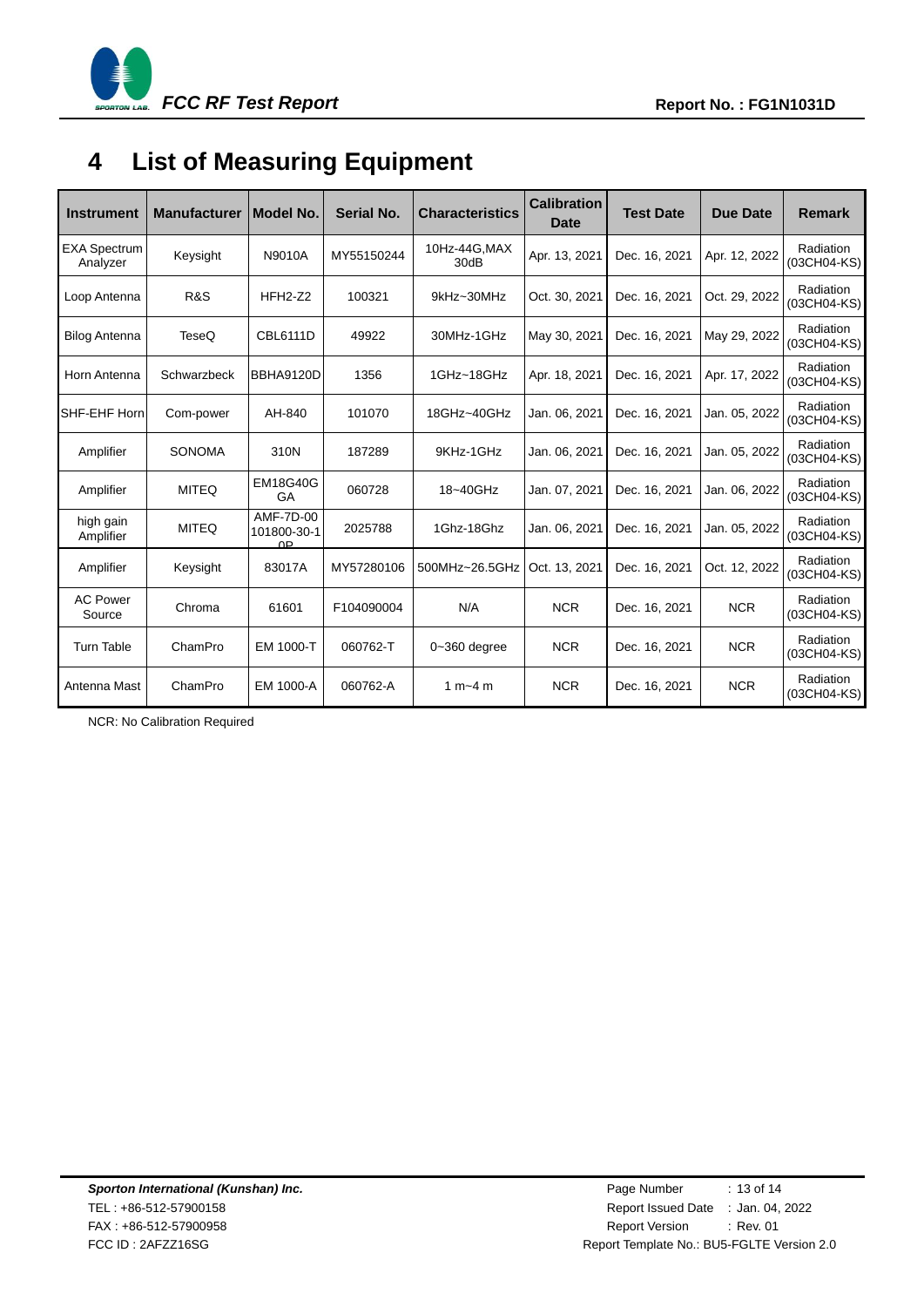

# <span id="page-13-0"></span>**5 Uncertainty of Evaluation**

The measurement uncertainties shown below were calculated in accordance with the requirements of ANSI 63.26-2015. All the measurement uncertainty value were shown with a coverage K=2 to indicate 95% level of confidence. The measurement data show herein meets or exceeds the CISPR measurement uncertainty values specified in CISPR 16-4-2 and can be compared directly to specified limit to determine compliance.

#### **Uncertainty of Radiated Emission Measurement (30 MHz ~ 1000 MHz)**

| <b>Measuring Uncertainty for a Level of</b> | 3.3dB |
|---------------------------------------------|-------|
| Confidence of $95\%$ (U = $2Uc(y)$ )        |       |

#### **Uncertainty of Radiated Emission Measurement (1 GHz ~ 40 GHz)**

| <b>Measuring Uncertainty for a Level of</b><br>Confidence of $95\%$ (U = $2Uc(y)$ ) | 2.8dB |
|-------------------------------------------------------------------------------------|-------|
|                                                                                     |       |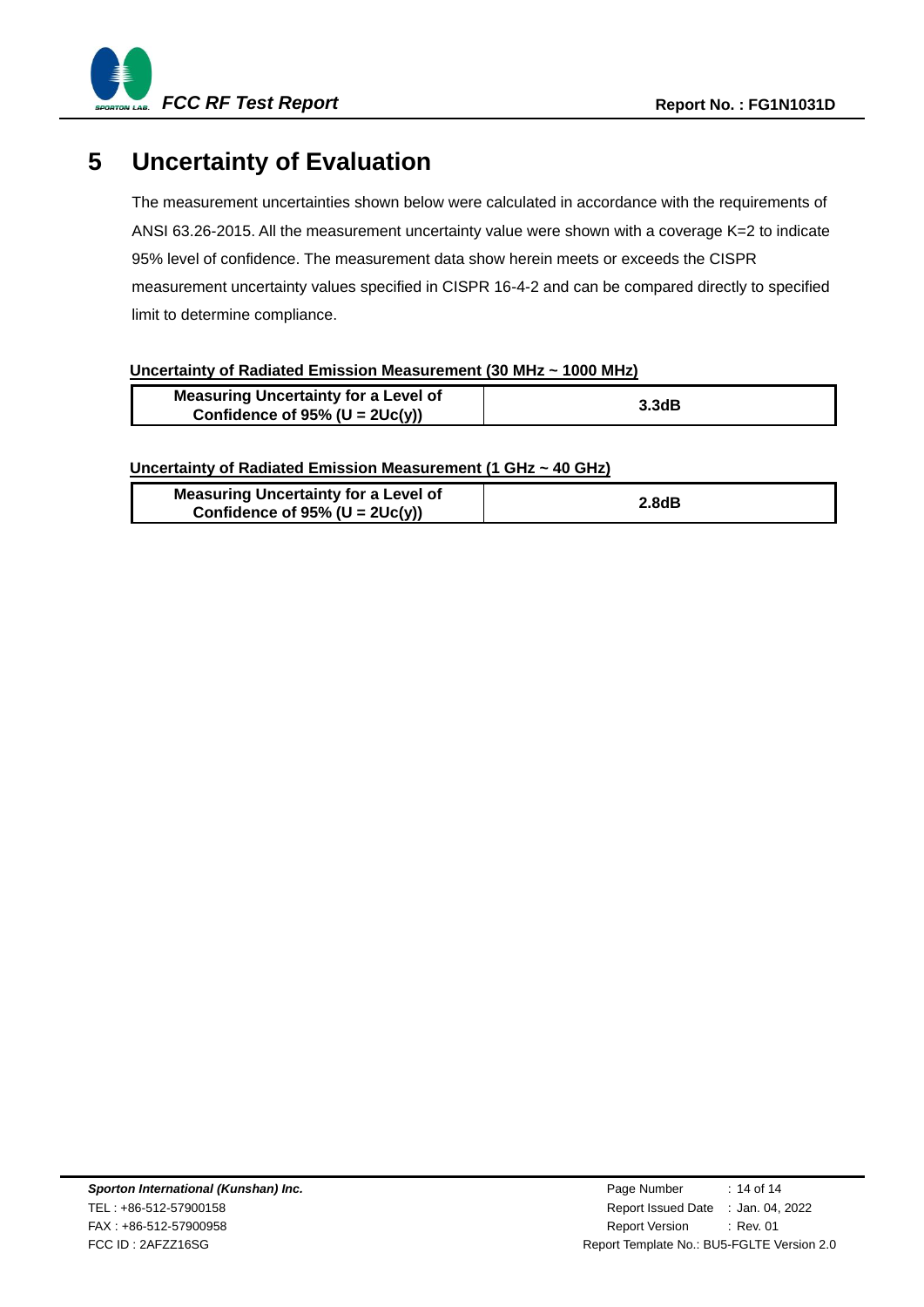

# **Appendix A. Test Results of Radiated Test**

# **Radiated Spurious Emission**

|                       |                   | <b>Temperature:</b>       | $ 22 - 23^{\circ}$ C |
|-----------------------|-------------------|---------------------------|----------------------|
| <b>Test Engineer:</b> | <b>Chris Chen</b> | <b>Relative Humidity:</b> | l41~42%              |

#### **Ant 0 :**

| ULCA 4A-7A     |                           |                     |               |                       |                              |                                 |                                    |                              |  |
|----------------|---------------------------|---------------------|---------------|-----------------------|------------------------------|---------------------------------|------------------------------------|------------------------------|--|
| <b>Channel</b> | <b>Frequency</b><br>(MHz) | <b>EIRP</b><br>dBm) | Limit<br>dBm) | Over<br>Limit<br>(dB) | S.G.<br><b>Power</b><br>dBm) | <b>TX Cable</b><br>loss<br>(dB) | <b>TX Antenna</b><br>Gain<br>(dBi) | <b>Polarization</b><br>(H/V) |  |
|                | 3445                      | $-64.18$            | $-13$         | $-51.18$              | $-74.92$                     | 2.604                           | 13.34                              | H                            |  |
|                | 5170                      | $-49.07$            | $-13$         | $-36.07$              | $-59.58$                     | 3.011                           | 13.52                              | H                            |  |
|                | 6895                      | $-55.21$            | $-13$         | $-42.21$              | $-65.41$                     | 3.271                           | 13.47                              | H                            |  |
|                | 8620                      | $-50.44$            | $-13$         | $-37.44$              | $-57.41$                     | 5.527                           | 12.5                               | H                            |  |
| LTE B4         | 10340                     | $-58.28$            | $-13$         | $-45.28$              | $-65.14$                     | 6.038                           | 12.9                               | H                            |  |
| BW 20MHz       | 12060                     | $-44.17$            | $-13$         | $-31.17$              | $-51.37$                     | 6.726                           | 13.93                              | H                            |  |
| Middle         | 3445                      | $-63.28$            | $-13$         | $-50.28$              | $-74.02$                     | 2.604                           | 13.34                              | $\vee$                       |  |
| 1RB0,QPSK      | 5170                      | $-61.40$            | $-13$         | $-48.40$              | $-71.91$                     | 3.011                           | 13.52                              | $\vee$                       |  |
|                | 6895                      | $-56.79$            | $-13$         | $-43.79$              | $-66.99$                     | 3.271                           | 13.47                              | $\vee$                       |  |
|                | 8620                      | $-52.43$            | $-13$         | $-39.43$              | $-59.40$                     | 5.527                           | 12.50                              | $\vee$                       |  |
|                | 10340                     | $-56.15$            | $-13$         | $-43.15$              | $-63.01$                     | 6.038                           | 12.90                              | $\vee$                       |  |
|                | 12060                     | $-42.79$            | $-13$         | $-29.79$              | $-49.99$                     | 6.726                           | 13.93                              | $\vee$                       |  |
|                | 5050                      | $-63.47$            | $-25$         | $-38.47$              | $-73.68$                     | 3.03                            | 13.24                              | H                            |  |
| LTE B7         | 7580                      | $-61.60$            | $-25$         | $-36.60$              | $-71.05$                     | 3.56                            | 13.01                              | H                            |  |
| BW 20MHz       | 10100                     | $-58.16$            | $-25$         | $-33.16$              | $-67.68$                     | 3.92                            | 13.44                              | H                            |  |
| Middle         | 5050                      | $-63.91$            | $-25$         | $-38.91$              | $-74.12$                     | 3.03                            | 13.24                              | $\vee$                       |  |
| 1RB0, QPSK     | 7580                      | $-61.82$            | $-25$         | $-36.82$              | $-71.27$                     | 3.56                            | 13.01                              | $\vee$                       |  |
|                | 10100                     | $-57.48$            | $-25$         | $-32.48$              | $-67.00$                     | 3.92                            | 13.44                              | $\vee$                       |  |

Remark: Spurious emissions within 30-1000MHz were found more than 20dB below limit line.